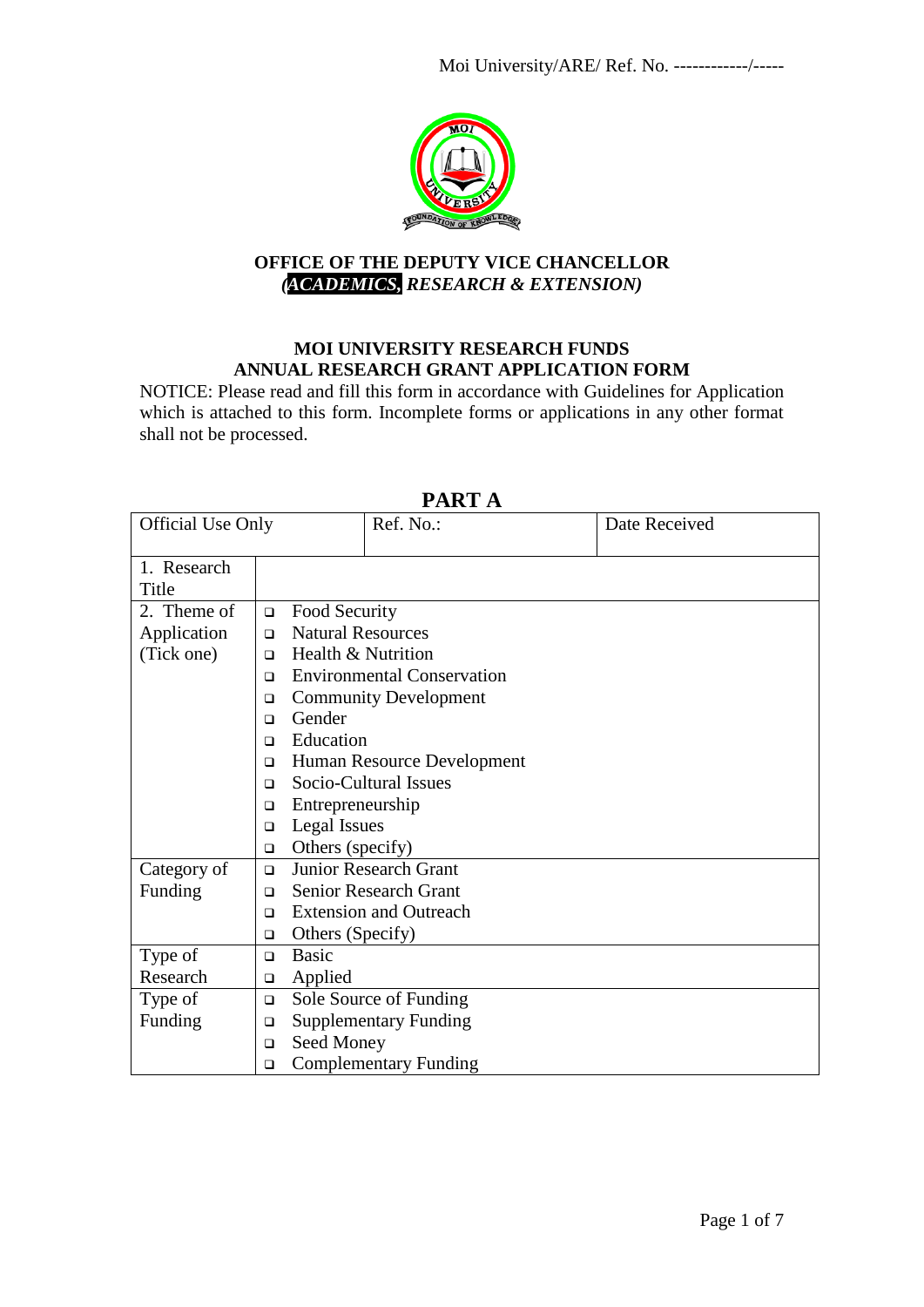| 3. Personal<br>details of the<br>Principal<br>Researcher                                                               | Name:<br>Highest qualification:<br>Department:<br>Office Tel:<br>Fax:<br>Cell phone:<br>E-mail: |             |  |                                 |               |                                  |                                                                                         |
|------------------------------------------------------------------------------------------------------------------------|-------------------------------------------------------------------------------------------------|-------------|--|---------------------------------|---------------|----------------------------------|-----------------------------------------------------------------------------------------|
|                                                                                                                        |                                                                                                 |             |  |                                 | <b>PART B</b> |                                  |                                                                                         |
| 4. a) Funds requested (Ksh.)<br>b) Expected date of commencement<br>(maximum 1 year)<br>c) Expected date of completion |                                                                                                 |             |  |                                 |               |                                  |                                                                                         |
| Equipment and<br>facilities                                                                                            |                                                                                                 | Consumables |  |                                 | <b>Travel</b> |                                  | Personnel and other<br>costs                                                            |
|                                                                                                                        |                                                                                                 |             |  |                                 |               |                                  |                                                                                         |
| Name                                                                                                                   | 5. Collaborating Researcher(s)<br>Position &<br>Institution                                     |             |  | Research<br>Area                |               | Relevant research experience     |                                                                                         |
| <b>Students</b>                                                                                                        | Level and year of<br>study                                                                      |             |  | Registration<br>&<br>Department |               | Proposal title (attach abstract) |                                                                                         |
| 6. Background to the research (Precise introduction and statement of problem)<br>(maximum 150 words)                   |                                                                                                 |             |  |                                 |               |                                  |                                                                                         |
| 7. Research hypothesis<br>8. Research objectives (clearly give the specific objectives of this research)               |                                                                                                 |             |  |                                 |               |                                  |                                                                                         |
| Significance and justification (maximum 150 words).<br>9.                                                              |                                                                                                 |             |  |                                 |               |                                  |                                                                                         |
| and indicators of research impact-logical matrix)                                                                      |                                                                                                 |             |  |                                 |               |                                  | 10. Research design and execution (itemize how the research objectives will be achieved |
| <b>PART C</b>                                                                                                          |                                                                                                 |             |  |                                 |               |                                  |                                                                                         |
| 11. Indicate intellectual property: list and indicate relevant action taken                                            |                                                                                                 |             |  |                                 |               |                                  |                                                                                         |
| 12. Indicate ethical issues: Where applicable.                                                                         |                                                                                                 |             |  |                                 |               |                                  |                                                                                         |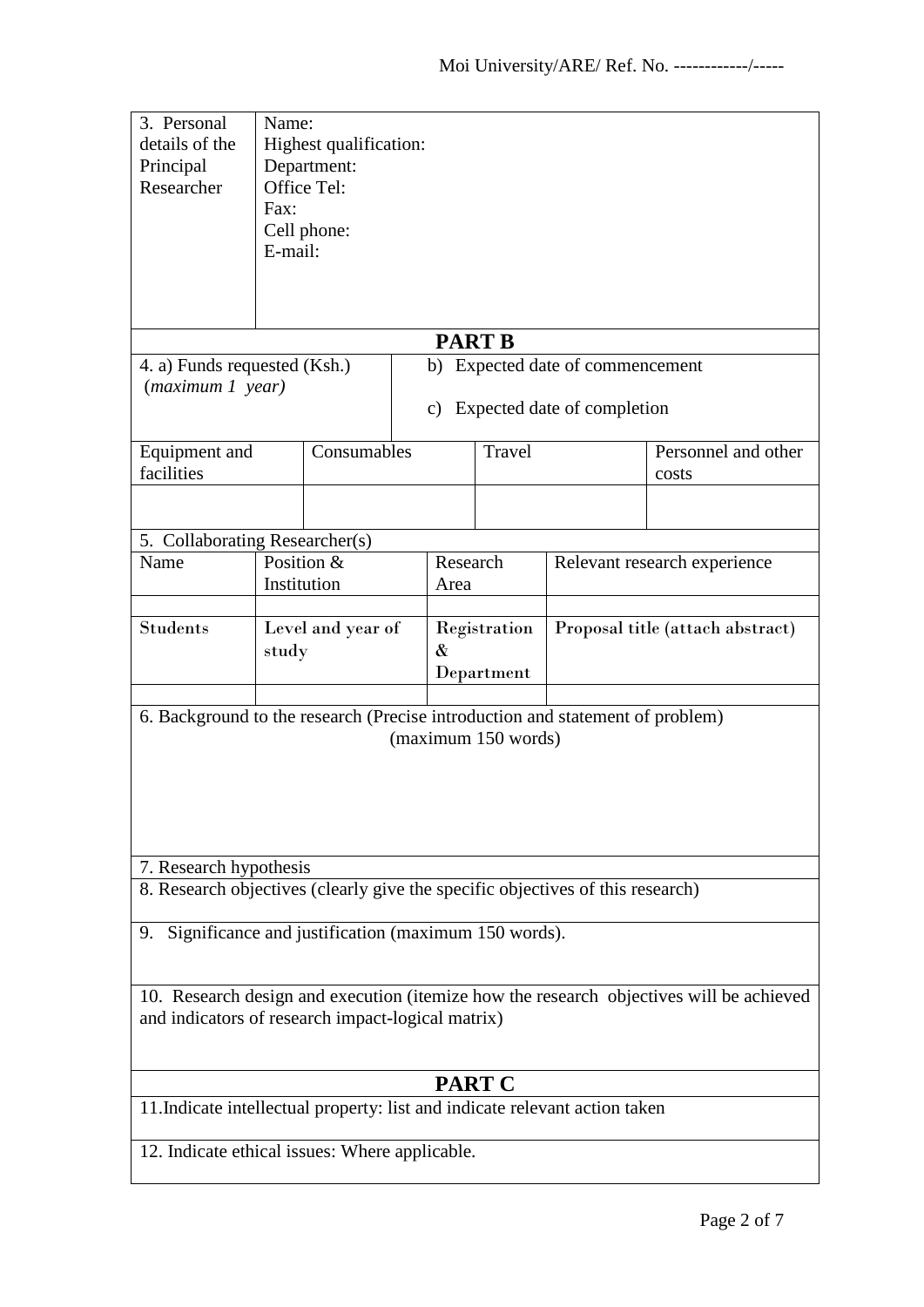| 13. Details of Expenditure                                                             |                           |          |            |                   |              |  |  |
|----------------------------------------------------------------------------------------|---------------------------|----------|------------|-------------------|--------------|--|--|
| i) Equipment                                                                           |                           |          |            |                   |              |  |  |
|                                                                                        |                           |          |            |                   |              |  |  |
| Item                                                                                   |                           | Quantity |            | <b>Unit Price</b> | Total (Ksh.) |  |  |
|                                                                                        |                           |          |            | ä,                |              |  |  |
| $\overline{a}$                                                                         |                           |          |            |                   |              |  |  |
| <b>Other Expenses</b>                                                                  |                           |          |            |                   |              |  |  |
| ii) Consumables                                                                        |                           |          |            |                   |              |  |  |
| Item                                                                                   | Qty                       |          | Unit price |                   | Total (Ksh.) |  |  |
| a)                                                                                     |                           |          |            |                   |              |  |  |
|                                                                                        |                           |          |            |                   | Total (Ksh.) |  |  |
|                                                                                        |                           |          |            |                   |              |  |  |
|                                                                                        |                           |          |            |                   |              |  |  |
|                                                                                        |                           |          |            |                   |              |  |  |
| iii)                                                                                   | Personnel and other costs |          |            |                   | Total (Ksh.) |  |  |
|                                                                                        |                           |          |            |                   |              |  |  |
|                                                                                        |                           |          |            |                   |              |  |  |
|                                                                                        |                           |          |            |                   |              |  |  |
|                                                                                        |                           |          |            |                   |              |  |  |
|                                                                                        |                           |          |            |                   |              |  |  |
|                                                                                        |                           |          |            |                   |              |  |  |
|                                                                                        |                           |          |            |                   |              |  |  |
| 14. Expected Outputs                                                                   |                           |          |            |                   |              |  |  |
|                                                                                        |                           |          |            |                   |              |  |  |
|                                                                                        |                           |          |            |                   |              |  |  |
|                                                                                        |                           |          |            |                   |              |  |  |
|                                                                                        |                           |          |            |                   |              |  |  |
| 15. Socio- economic impact of proposed research (if applicable)                        |                           |          |            |                   |              |  |  |
|                                                                                        |                           |          |            |                   |              |  |  |
|                                                                                        |                           |          |            |                   |              |  |  |
|                                                                                        |                           |          |            |                   |              |  |  |
|                                                                                        |                           |          |            |                   |              |  |  |
|                                                                                        |                           |          |            |                   |              |  |  |
|                                                                                        |                           |          |            |                   |              |  |  |
|                                                                                        |                           |          |            |                   |              |  |  |
| 16. Dissemination of research findings (include the mechanisms to be used- i.e How the |                           |          |            |                   |              |  |  |
| finding will be disseminated to end users)                                             |                           |          |            |                   |              |  |  |
|                                                                                        |                           |          |            |                   |              |  |  |
|                                                                                        |                           |          |            |                   |              |  |  |
|                                                                                        |                           |          |            |                   |              |  |  |
|                                                                                        |                           |          |            |                   |              |  |  |
| 17. Bibliography/References (Maximum Five)                                             |                           |          |            |                   |              |  |  |
|                                                                                        |                           |          |            |                   |              |  |  |
|                                                                                        |                           |          |            |                   |              |  |  |
|                                                                                        |                           |          |            |                   |              |  |  |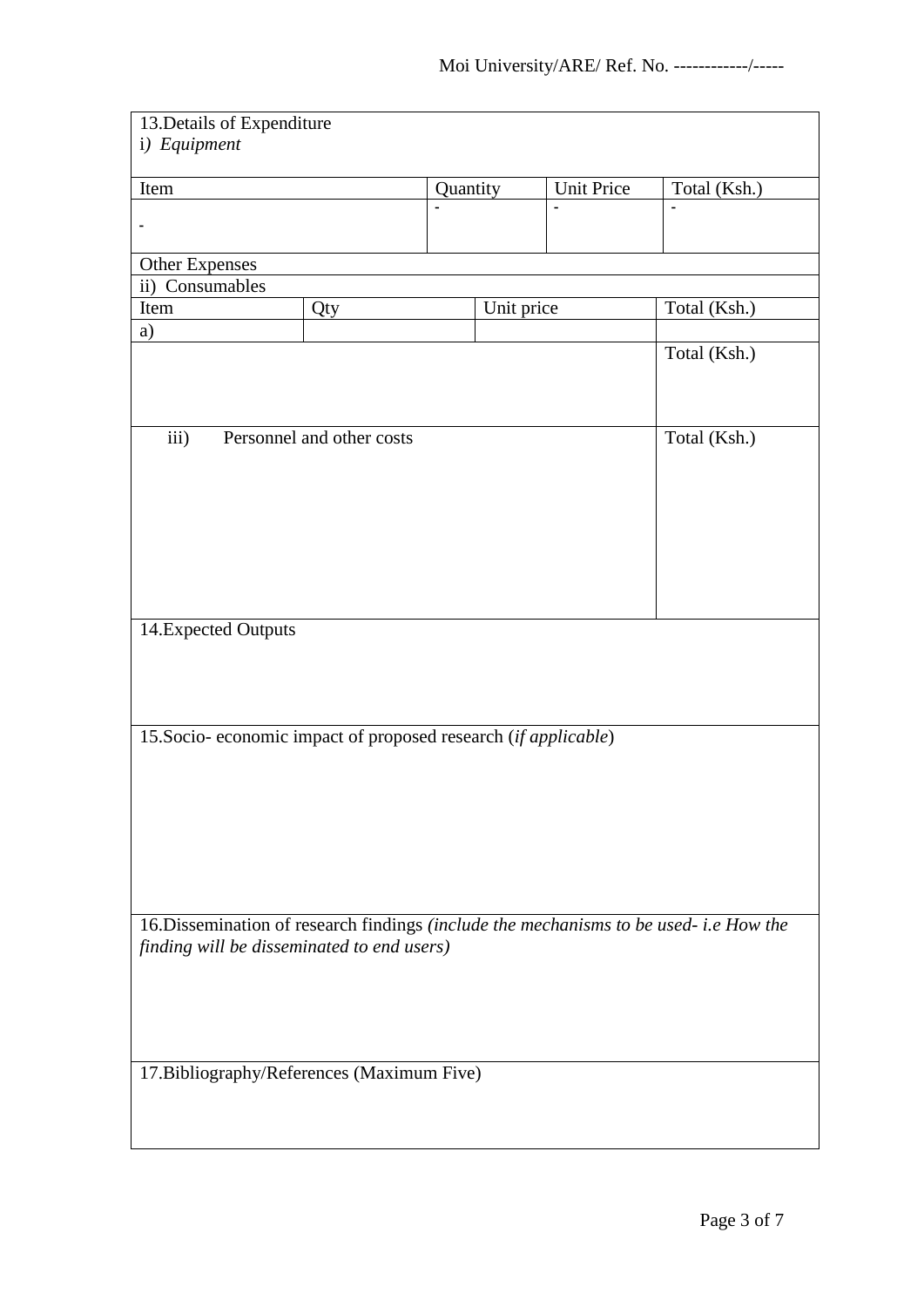18.List of relevant publications by researchers for the past five (5) years and not more than five (5) papers per researcher *(Author(s), (Year) Title, Journal/Publisher, Volume, Pages, City (if Book or Monograph)*

\_\_\_\_\_\_\_\_\_\_\_\_\_\_\_\_\_\_\_\_\_\_\_\_\_\_ \_\_\_\_\_\_\_\_\_\_\_\_\_\_\_\_\_\_\_\_\_\_\_\_\_

\_\_\_\_\_\_\_\_\_\_\_\_\_\_\_\_\_\_\_\_\_\_\_\_\_\_ \_\_\_\_\_\_\_\_\_\_\_\_\_\_\_\_\_\_\_\_\_\_\_\_

\_\_\_\_\_\_\_\_\_\_\_\_\_\_\_\_\_\_\_\_\_\_\_\_\_\_\_\_\_ \_\_\_\_\_\_\_\_\_\_\_\_\_\_\_\_\_\_\_\_\_\_\_\_\_\_

\_\_\_\_\_\_\_\_\_\_\_\_\_\_\_\_\_\_\_\_\_\_\_\_\_\_\_\_ \_\_\_\_\_\_\_\_\_\_\_\_\_\_\_\_\_\_\_\_\_\_\_\_\_

19. Abstract (One Page)

# **DECLARATION**

**Submitted by the Principal Researcher**

Signature Date

**Head of Department**

Signature Date

**Chair of IREC (***where applicable***)**

**Dean of School**

Signature Date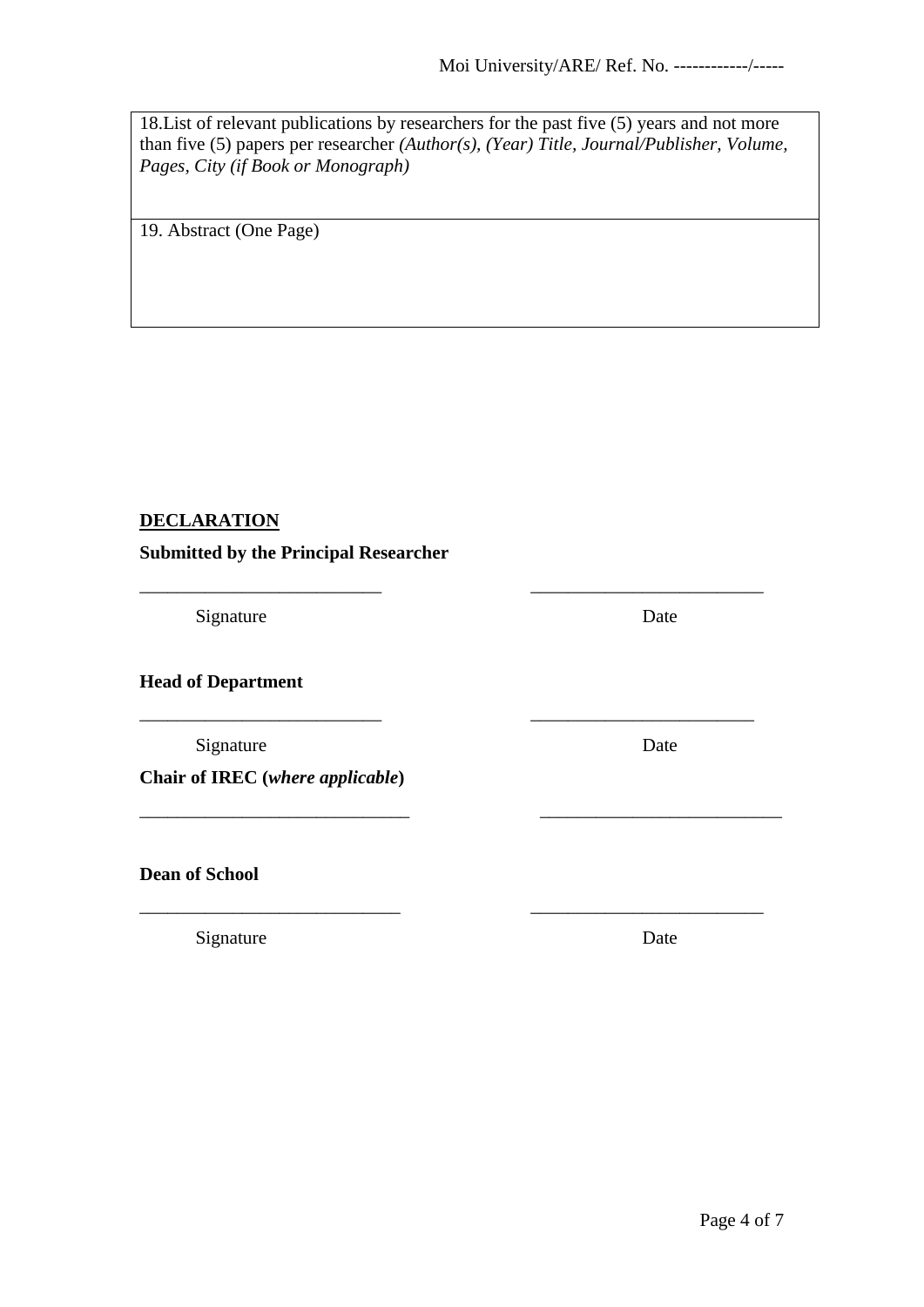Instructions for completing Moi University Annual Research Grant (ARG) application

### **Background to ARG**

The ARG is a component of the Moi University Research Fund as set out in the Moi University Research Policy, Section 2.2.2 (i). The Grant is to support i) Training junior staff, ii)Support competitive research for senior staff, iii) funding The Moi University Annual International Conferences, iv) Funding refereed journal published by Moi University, v) Funding extension and outreach activities. Normally students cannot apply on their own, but may participate as collaborators.

#### **Filling of the form**

The form contains Part A, B and C.

Under Part A, Category of Funding, the others are:

- i. Support to Moi University Based Refereed Journals
- ii. Funding Moi University Annual International Conferences
- iii. Inaugural Lectures
- iv. Minor Equipment Maintenance and Repair Fund
- v. Fostering Research and Industrial Collaborations
- vi. Campus Wide Research Workshops
- vii. Public Lectures
- viii. Facilitation
- ix. Office Operations
- x. Research & Extension Awards
- xi. Publication Awards
- xii. Innovation Awards
- xiii. Research Grant Awards

Eligible applicants are Moi University staff, Departments or Schools/faculties. All listed participants MUST have specific function in proposed set of activities. Such activities shall not include "Deputizing the PI" or just "supervision" of any kind.

Proposals must aim at increasing capacity of the participating researchers and promote the transfer of know-how at the University level, Institutional capacity building in support of policy, management, planning and administrative capacity, academic level, maximization of academic relevance, and research and technology capacity building; extension and community service.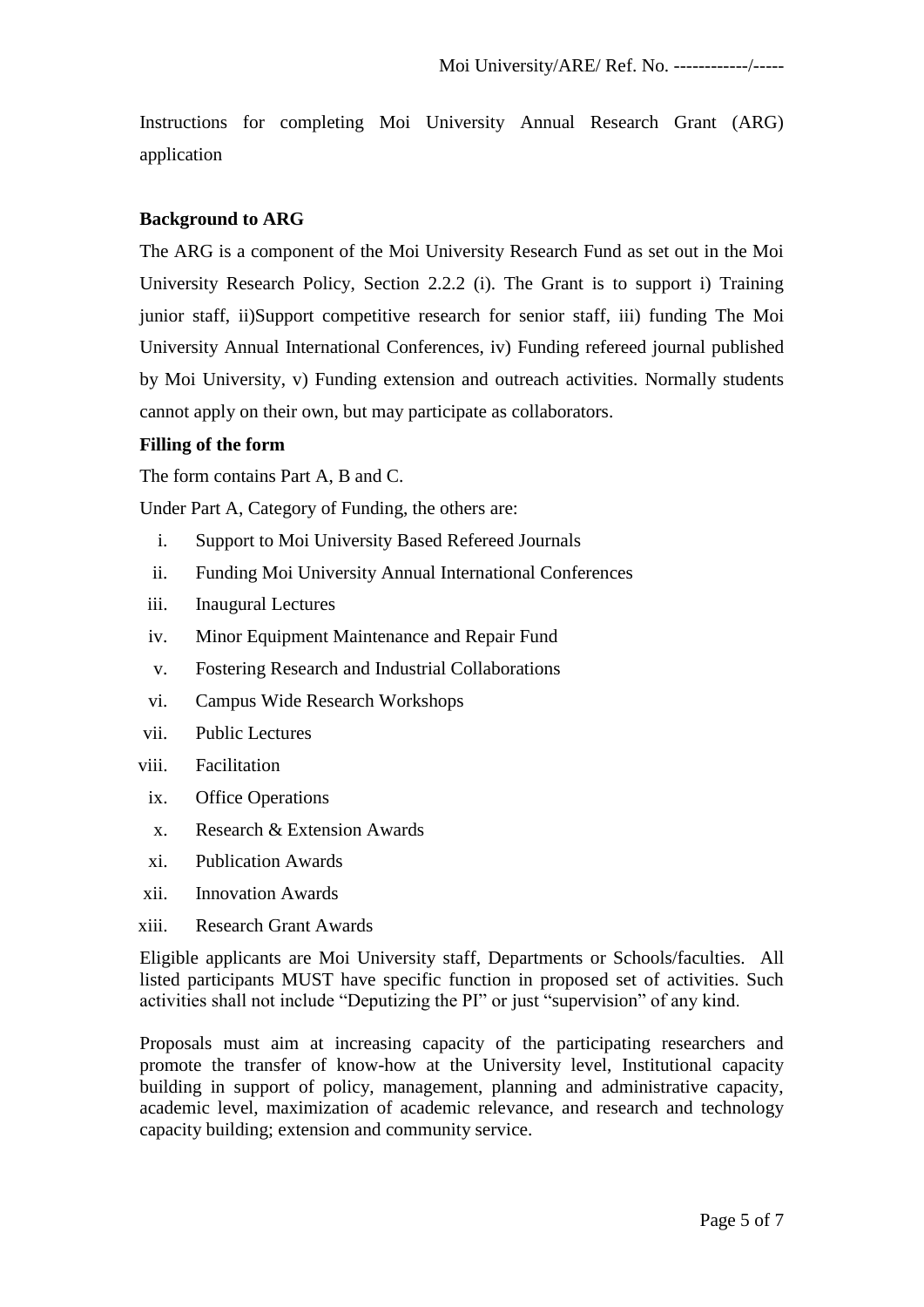The duration of proposed projects should be a minimum of 6 months and a maximum of 12 months. Proposals shall be nominated for award by the School or equivalent Research Committee, and successful proposals shall be awarded not more then KES 500 000.

Proposals will be evaluated with regard to their quality and relevance by the School or equivalent Research Committee. The final decision on selection of projects for grant financing will be the responsibility of the Graduate Studies, Research and Extension Committee, subject to approval by Moi University Senate

A call for proposals and its evaluation is a competitive process. Only the best 3 may finally be selected, because of the limited amount of funding available. Therefore you cannot afford any weakness in your proposal.

In filling in the Application Form, strictly respect the rules. Do not leave out or add any sections or change their sequence. Above all, respect the limitations to a certain number of pages that are indicated for some sections.

Make a thorough analysis of the background of your project to lay the foundation for the action you propose. It must identify the essential problem areas; define target groups and stakeholders, and links and complementarities with other initiatives in such a way that the activities you plan to undertake and the solutions you propose follow logically from the analysis. If you start the preparation of your proposal with the Logical Framework, as we strongly suggest, you will automatically be led to performing this background analysis.

Identify clear objectives, methods, and results to show that you have a clear idea of your project; that you know exactly what to do, how to do it and why. Again the Logical Framework Analysis will help you to structure your ideas and check their logic.

Develop a well-structured work plan Show in your work plan that you have a realistic view of the sequence and timing of the activities to be undertaken in the performance of the project, the inputs required at each point and the results you expect to achieve. Be honest about possible constraints; and make appropriate provision for them in the work plan. Make sure to have an appropriate project cycle management, with properly defined OVIs for ease of monitoring & Evaluation

The budgeted project costs must be reasonable and realistic. Start from realistic considerations regarding the activities needed to successfully carry out the action and then translate them into cost. Avoid the impression that your budget was artificially inflated in order to obtain the maximum possible grant!

*The form should be filled in softcopy in Microsoft Word font 12 and hard copy printed for submission.*